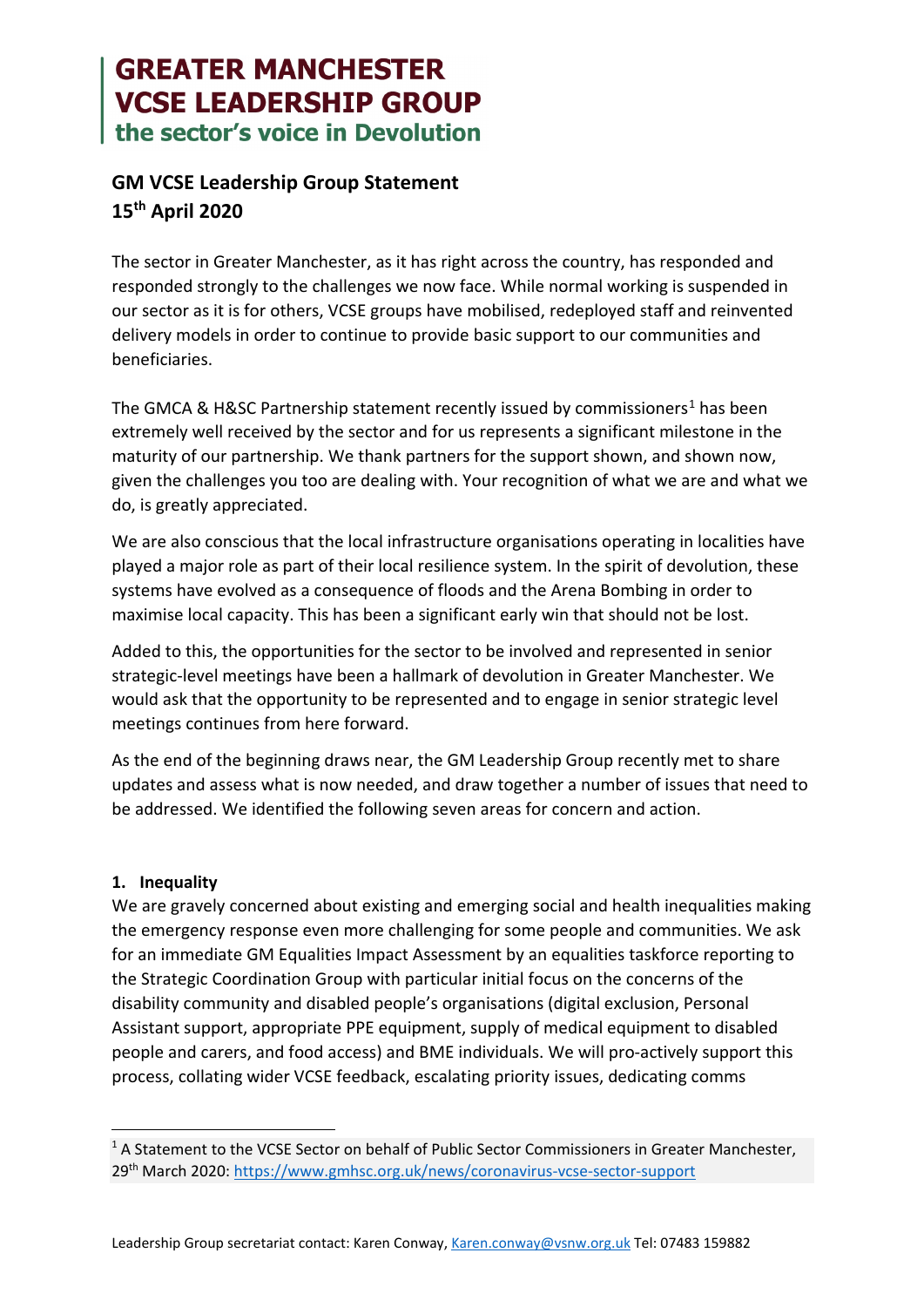capacity to share issues and actions, and contributing our time and resources to solutions that we jointly identify. We attach a rapid review assessment as an appendix.

The issue of communicating with different communities is a constant. This must be two way and clearly there is a role for our sector.

## **2. Engagement:**

- 2.1 Short term: Identify mechanisms to ensure VCSE involvement and engagement in the next phase of the emergency response. E.g. Two VCSE reps on the new Out of Hospital Cell (one VCSE provider, one VCSE infrastructure). We are very pleased that this has now happened and thank partners.
- 2.2 Medium/Long Term: Meaningful inclusion in the development of next stage strategic approaches after the immediate crisis has abated and we need to turn our thoughts to rebuilding society. How can we be around the table when the discussions and decisions are being made, rather than being consulted after decisions have been made?

#### **3. PPE and Testing**

PPE equipment and testing as supply increases is rapidly made available to frontline VCSE staff, volunteers and carers.

#### **4. Economic impact**

- 4.1 Issues of economic impact on the VCSE sector, including social enterprises, and the selfemployed, alongside the limited availability of current Government measures, is being lobbied for by national VCSE agencies. Any support in this campaign would be greatly appreciated. Please also include us, in any way that we can help, in lobbying for resources for Councils, Greater Manchester and the North of England.
- 4.2 We have seen City Region funds launched for frontline and COVID-focused VCSE delivery that complements the National Emergency Trust funding. This includes LCR's LCR Cares Fund and we expect to hear of something similar in Lancashire in the next week. We are pleased to see a number of Localities in GM opening up similar funds. However it needs to be appreciated that whilst the impact of the scale of the current emergency nationally amounts to £4.6 billion, and current emergency funding for communities and the sector falls well short even in the short term.

# **5. Volunteering**

There are two key messages from us in regard to volunteering. Firstly, that volunteers do not endanger themselves and are supported so that they can play a valuable role in dealing with the current crisis. Secondly, that there are a myriad of high profile volunteering schemes now in operation; these schemes should be as effectively connected together as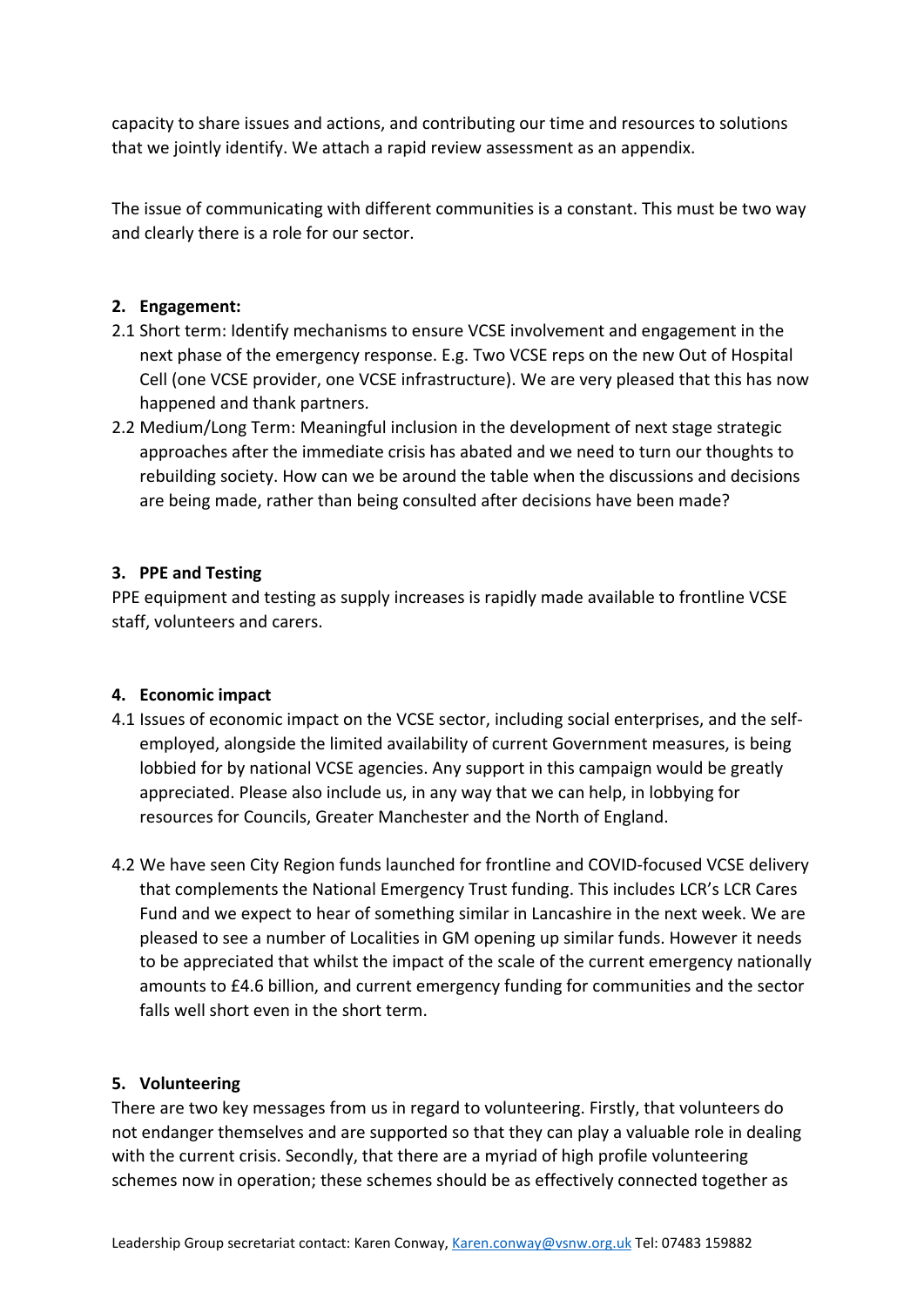possible. There is a concern that existing volunteer networks are suffering from an inability to access DBS checking services due to the prioritisation of new NHS volunteers which leaves those volunteer services at risk. Our offer is to continue to work with partners in order to achieve both of these principles.

The joint development of a central portal has been an important first step and it is important to remember that its rapid development was facilitated by the existing volunteer network across the Sector that was in place: [www.volunteergm.org](http://www.volunteergm.org/)

#### **6. Emotional support**

This will be a traumatic and challenging time not only for all frontline workers but for the general public dealing with the consequences of a lengthy period of isolation.

5.1 The ask is that the VCSE be considered as a potential provider of formal and informal support and the offer is that the VCSE have both experience and resource (especially with the provision of peer support and advocacy) to build coherent systems that allow those struggling to receive emotional and practical assistance.

5.2 Shared, fast track access to professional emotional and mental health counselling and support for frontline VCSE staff, carers and volunteers.

# **7. Redeployment of Resources / Use of Skills**

We are fully aware that the current situation is pushing Health and Social care capacity to the max and that as Virus cases rise there will be instances of key staff being unavailable. The VCSE has an untapped resource of clinical, strategic and front-line experts and the potential for redeployment should be assessed. This will not suit all groups, some will need to focus on supporting their beneficiaries, but there will be a number of agencies where it does.

#### **Warren Escadale**

**Chair, GM Leadership Group**